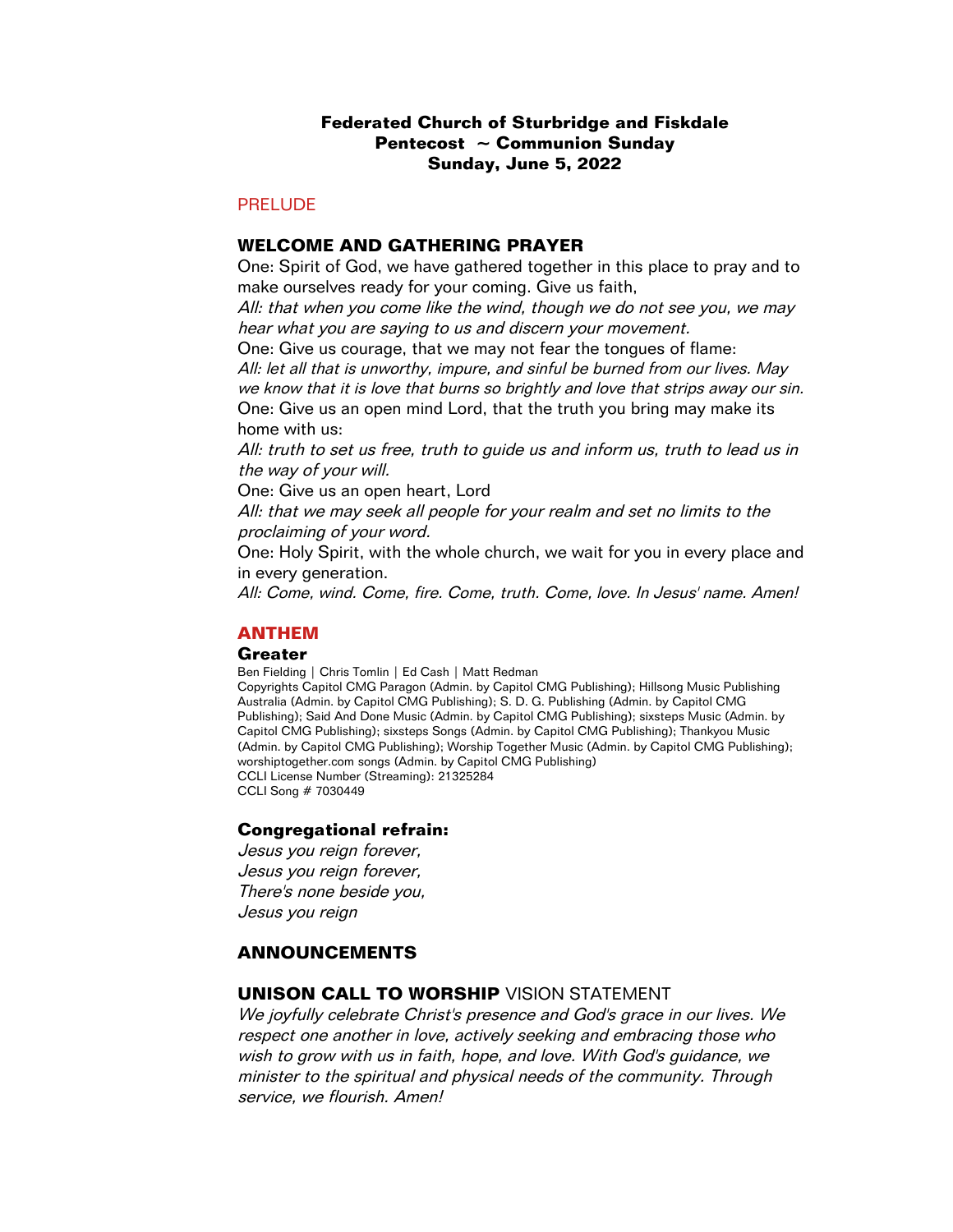### **OPENING HYMN**

#### **Draw Us In The Spirit's Tether,** #392

Words Percy Dearmer (1931, alt.) Music Harold Friedell (1957); Adap, Jet Turner (1967) Copyright Words: 1931 Oxford University Press; Music: 1957, Renewed 1985 Belwin-Mills Publishing Corp. (Admin. by Alfred Publishing Co., Inc.) CCLI License Number (Streaming): 21325284 CCLI Song # 171000 \*

Draw us in the Spirit's tether, For when humbly in Your name Two or three are met together, You are in the midst of them; Alleluia! Alleluia! Touch we now Your garment's hem.

As disciples used to gather In the name of Christ to sup, Then with thanks to God the Father Break the bread and bless the cup, Alleluia! Alleluia! So now bind our friendship up.

All our meals and all our living Make as sacraments of You, That by caring, helping, giving, We may be disciples true. Alleluia! Alleluia! We will serve with faith anew.

## **PRAYER OF CONFESSION** (UNISON)

Merciful and loving God, I confess that I do not deserve Your love at times, as I cannot seem to find love in my heart for many of my neighbors. Lord, help me find the peace and serenity that my soul hungers for during these times. Holy Spirit, I seek a newer and better way to welcome you and your children as I struggle with the ways of the world. Amen

## **MOMENT OF SILENCE WORDS OF ASSURANCE**

Children of God, hear the "Good News" God hears the sorrows that sit on our hearts and know that through Christ, we are forgiven. Praise be to God!!! Amen.

#### **GLORI PATRI**

#### **Glory Be to the Father**, #35

WORDS: Lesser Doxology (3rd-4th centuries) MUSIC: Henry W. Greatorex, 1851 Copyright: Public Domain CCLI License Number (Streaming): 21325284 CCLI Song Number 7106694

Glory be to the Father, and to the Son, and to the Holy Ghost; as it was in the beginning, is now, and ever shall be, world without end. Amen, Amen.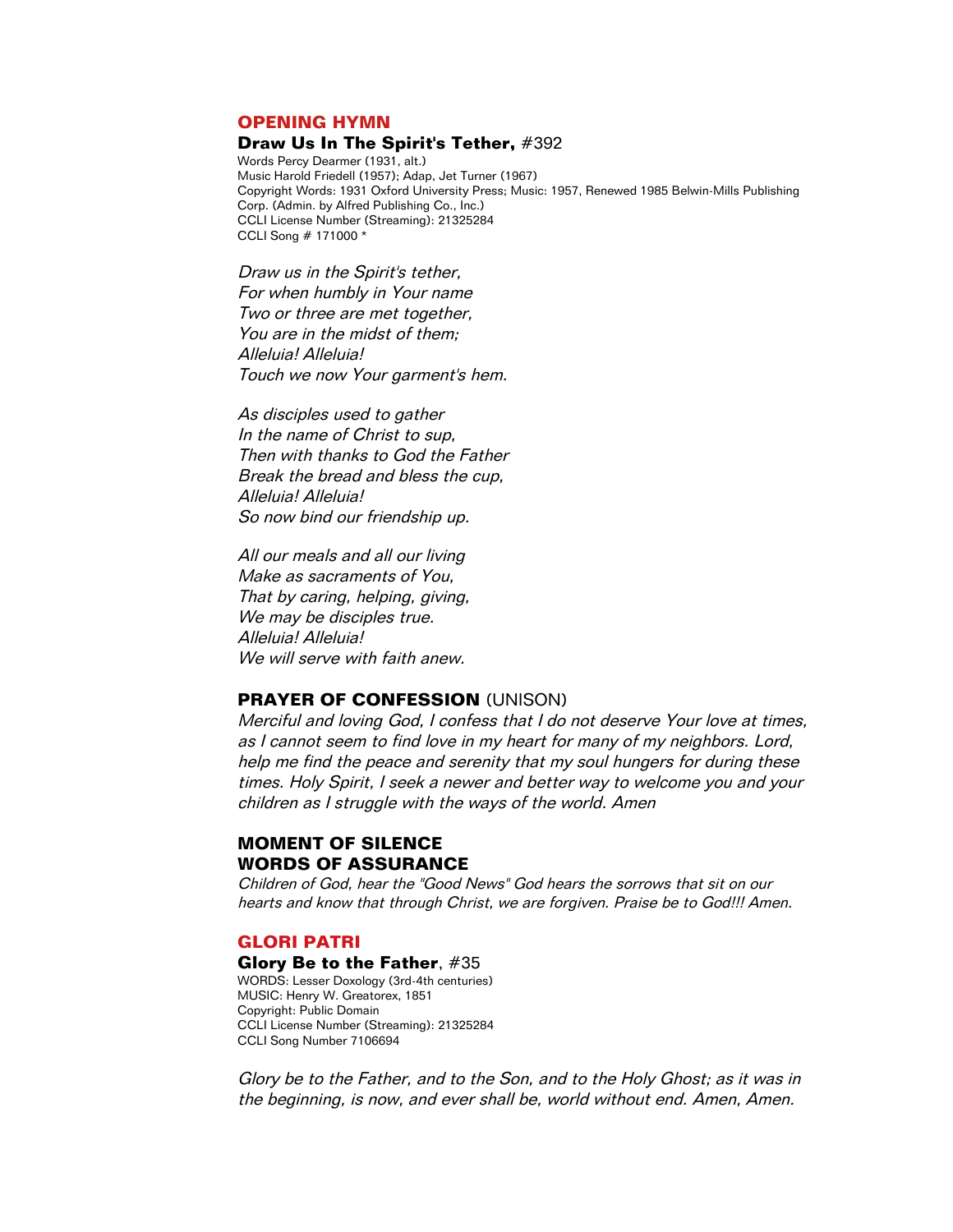# **CONFIRMATION**

## **SCRIPTURE READING**

Epistle Reading: Romans 8:14–17 Gospel Lesson: John 14:8–17 (25–27)

**SERMON** Continued Life with the Spirit, Pastor Dave

#### **HYMN**

#### **Holy Spirit, Truth Divine**, #241

Words Samuel Longfellow Music Louis M. Gottschalk (1854); Arr: Edwin P. Parker (c. 1888) Copyright Public Domain CCLI License Number (Streaming): 21325284 CCLI Song # 2084284 \*

Holy Spirit, Truth divine, dawn upon this soul of mine. Voice of God, and inward Light, wake my spirit, clear my sight.

Holy Spirit, Love divine, glow within this heart of mine. Kindle every high desire; purify me with your fire.

Holy Spirit, Pow'r divine, fill and nerve this will of mine. Boldly may I always live, bravely serve and gladly give.

Holy Spirit, Peace divine, still this restless heart of mine. Speak to calm this tossing sea, grant me your tranquility.

Holy Spirit, Joy divine, gladden now this heart of mine. In the desert ways I sing, spring, O living Water, spring!

### **SACRAMENT OF HOLY COMMUNION MEDITATION**

#### **LORD'S PRAYER,** #307

WORDS: Matthew 6:9-13 (KJV) MUSIC: Albert Hay Malotte, 1935; arr. Donald P. Hustad, 1984 Music 1935 G. Schirmer, Inc. (Admin. by Music Sales Corporation) CCLI License Number (Streaming): 21325284

Our Father, which art in Heaven, hallowed be thy name. Thy kingdom come, Thy will be done, on earth as it is in Heaven. Give us this day our daily bread, and forgive us our debts as we forgive our debtors. And lead us not into temptation, but deliver us from evil; For thine is the Kingdom, and the Power, and the Glory, forever, Amen, Amen.

## **INVITATION PRAYER OF CONSECRATION**

#### **RECEIVING THE BREAD AND THE CUP**

(Please use the elements in your Communion Boxes.)

**WORDS OF INSTITUTION** (Receiving the elements)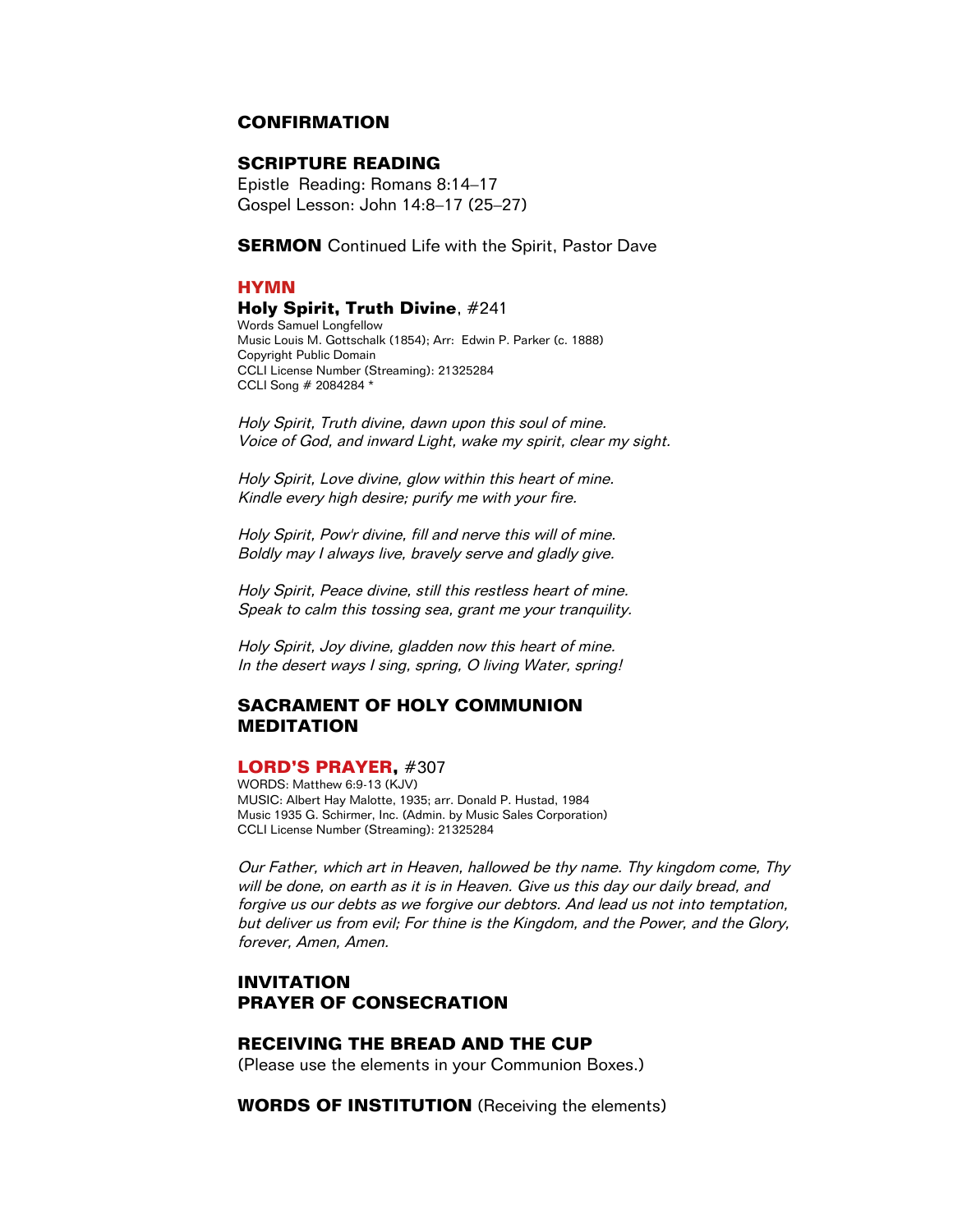## **PRAYER OF THANKSGIVING** (Unison)

Gracious and loving God, we thank You and praise You for calling us to Your table. Through this Holy Communion, we have been strengthened and prepared to enter the world in hope and faith for what comes next. You have made us one in the body of Christ and nourished us at Your table with holy food and drink. Now send us forth to be Your people in the world. Grant us strength to persevere in resisting evil as we proclaim Your Good News in all we say and do in Christ Jesus our Savior. Amen.

### **MORNING OFFERING**

## **NEW MEMBER'S WELCOMED INTO SERVICE**

# **WE OFFER OURSELVES TO GOD**

We joyfully offer ourselves in God's work using our time, talent, and treasure. If you have not made your offering, please feel free to take your offering up at this time!

## **DOXOLOGY**

#### **Praise God from Whom All Blessings Flow**, #46

WORDS: Thomas Ken, 1674 MUSIC: Louis Bourgeois, 1551 Copyright: Public Domain CCLI License Number (Streaming): 21325284 CCLI Song Number 56204

Praise God, from whom all blessings flow Praise Him, all creatures here below Praise Him above, ye heavenly host Praise Father, Son, and Holy Ghost. Amen.

# **PRAYER OF DEDICATION**

## **WE PAUSE TO REFLECT AND PRAY**

Prayers of the People: You are invited to offer prayers of concerns or joys.

Pastor: God is with you All: And also, with you Pastor: Let us pray

# **PASTORAL PRAYER**

#### **SUNG RESPONSE**

## **Hear Our Prayer, O Lord**, #306

WORDS: Psalm 143:1 MUSIC: George Whelpton, 1897 Copyright: Public Domain CCLI License Number (Streaming): 21325284 CCLI Song Number 7073673

Hear our Prayer, O Lord. Hear our prayer O Lord. Incline thine ear to us, And grant us thy peace. Amen.